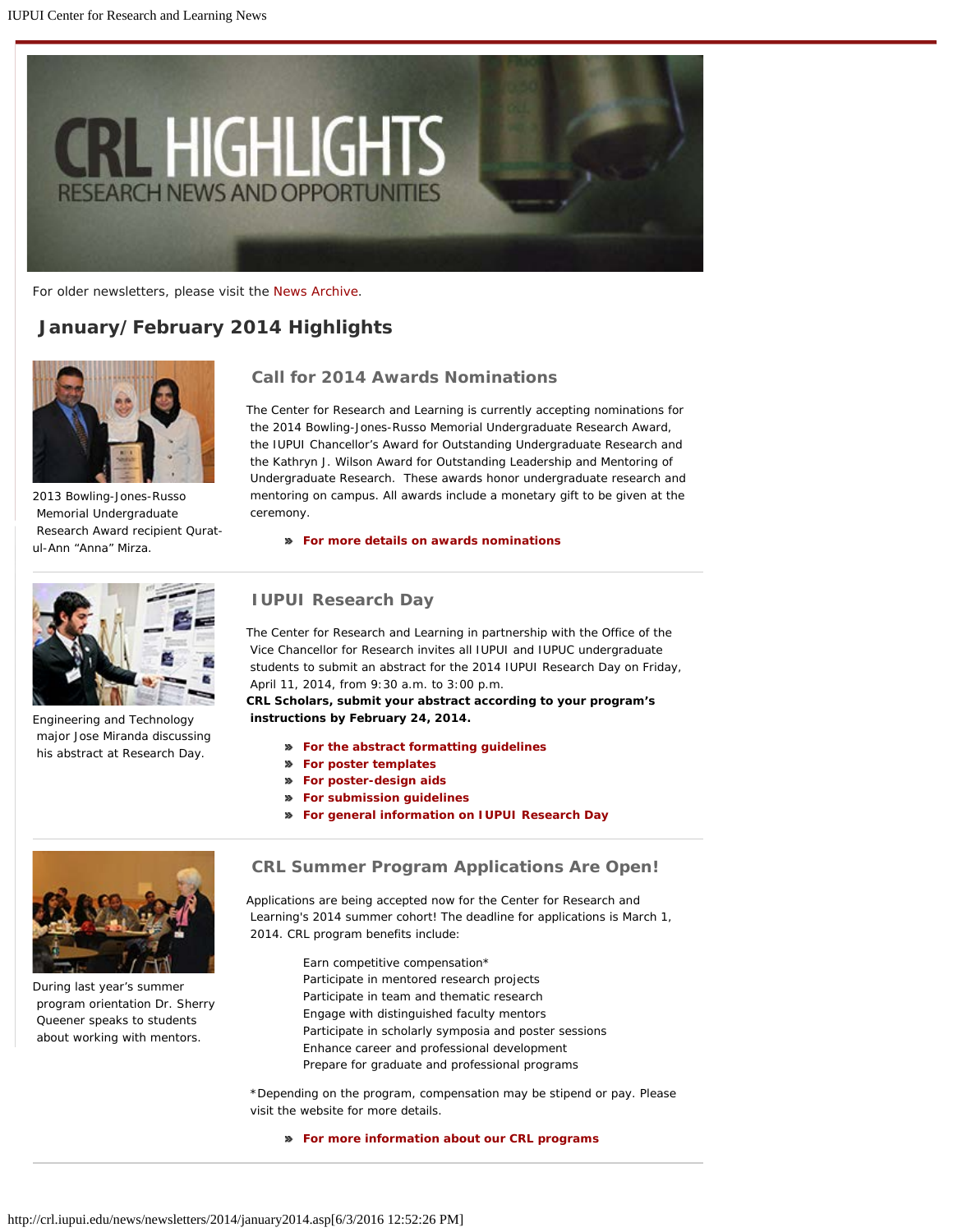

The National Conferences on Undergraduate Research (NCUR) will be held at the University of Kentucky.

# **The National Conferences on Undergraduate Research (NCUR) 2014 accepts IUPUI students**

Undergraduate students from IUPUI were selected to travel to Lexington, Kentucky, April 3-5, 2014, to present their research projects at the National Conferences on Undergraduate Research (NCUR). This annual meeting attracts over 3,000 undergraduate students from across the country and is considered the premier event of its kind. Participants are selected through a rigorous faculty review process. Eleven of the students were sponsored by the Office of the Vice Chancellor for Research and the Center for Research and Learning (CRL) as these students are participants in programs affiliated with the CRL, including the Diversity Scholars Research Program, The Ronald E. McNair Postbaccalaureate Achievement Program, and the Louis Stokes Alliances for Minority Participation program.

**[For more on NCUR 2014](http://www.cur.org/conferences_and_events/student_events/ncur/)**

# **ISSEC 3rd Annual IUPUI Student-Idea Pitch Competition**

Thursday, March 6, 2014, 3:30 p.m. – 6:00 p.m., at the IUPUI Campus Center Theater ([420 University Blvd., Indianapolis, IN 46202](https://maps.google.com/maps?q=Campus%20Center%20420%20University%20Blvd.%20Indianapolis,%20IN%2046202)).

OPEN TO THE PUBLIC – EVERYONE IS INVITED! PRIZES AWARDED FOR THE BEST "ELEVATOR PITCH!"

> 1st PLACE: \$2,500.00 2nd PLACE: \$1,500.00 3rd PLACE: \$500.00

Audience Choice Award: \$1,000. Join us to watch the live competition and vote for your favorite team!

REGISTER TO BE PART OF THE AUDIENCE: <https://crm.iu.edu/CRMEvents/ISSECCompetition/>

**[More infromation on ISSEC](http://www.crl.iupui.edu/issec/index.asp)**



The Ideas Solving Social and Economic Challenges (ISSEC) is a competition to reward IUPUI students for their innovative ideas to solve social and economic challenges facing the nation and the world.



Student on a Mission! Bridges to the Baccalaureate scholar L'eCelia Hall

## **Student Spotlight: L'eCelia Hall**

Bridges to the Baccalaureate scholar L'eCelia Hall, 31, observes, "To set yourself apart as a nontraditional student, you must work harder." She has garnered multiple distinctions, including American Honors—the new Honors College of Ivy Tech Community College—and membership in Phi Theta Kappa Honor Society. Also a Nina Mason Pulliam Legacy scholar, she graduates from Ivy Tech in May with her Associate in Science. Inspired by Dr. Michael M. Baden of HBO's documentary series *Autopsy* and by personally witnessing such a procedure as a health-magnet high-school freshman, she decided to pursue a career in science. For ten years, she was a self-taught information-technology analyst. Then, at 28, L'eCelia decided she still *really* wanted to become a doctor. "It was a calling. I came back on a mission."

Upon learning of Bridges, a program of CRL in consortium with Ivy Tech geared toward helping underrepresented students to bridge from community college to a four-year science degree, L'eCelia saw, "This was the perfect opportunity!" She started the program in March 2013 with a research-ethics class and that June began working daily in the laboratory under the guidance of Dr. Ann Kimble-Hill, a postdoctoral fellow in the IU School of Medicine Department of Biochemistry and Molecular Biology. Of her mentor, she affirms, "She is amazing! Such an inspiration, so supportive. She is *definitely* a role model!" L'eCelia's research addresses the proliferation of cancer cells in mammary tissues. Angiomotin p80 isoform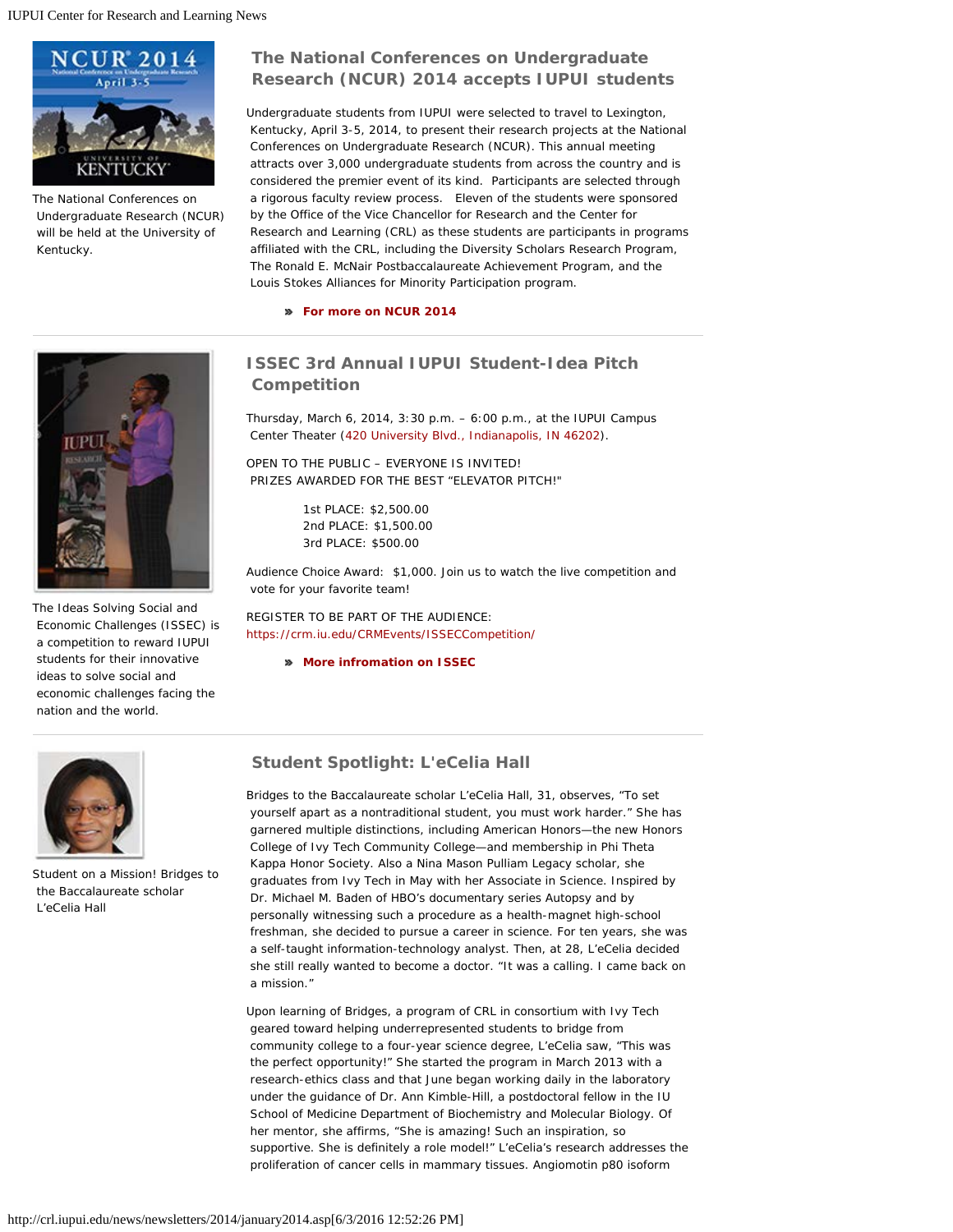(AMOT 80 protein), naturally occurring in the body, causes the accumulation of yes-associated protein (YAP) in cells. The AMOT Coiled-Coil Homology (ACCH) domain is how the protein binds to the cell. Endeavoring to reduce its binding, she currently focuses on the greater affinity for AMOT 80 to bind in the presence of cholesterol.

L'eCelia Hall's goal is to earn her M.D. before age forty and to become a forensic pathologist in a large metropolitan area. "It seems so adventurous: Solving crimes and helping people. Forensic pathology," she explains, "involves criminal investigations [in concert with] government or private agencies, autopsies, toxicology, entomology and a general knowledge of psychology and sociology. Forensic pathologists testify in court," she continues; hence, it helps to have, "a personality that will make people hang onto your words."





 Dr. Ann Kimble-Hill is committed to "giving back" by mentoring undergraduate researchers in cancer research

Ann Kimble-Hill, a postdoctoral fellow in the Thomas D. Hurley Laboratory of the IU School of Medicine Department of Biochemistry and Molecular Biology, arrived at breast-cancer research via a novel route. Holding a B.S.E. in chemical engineering from the University of Michigan and an M.Eng. with foci in chemical engineering and project engineering from the University of Illinois-Chicago, she earned a Ph.D. in biological and physical chemistry from IUPUI in 2008. Recipient of an NIH KØ1 award and principal investigator of her own grant, Dr. Kimble-Hill uses classical physics and engineering studies in thermodynamics and kinetics to understand biological-signaling cascades and cell-membrane events, which she points out approaches being translational. Of her colleagues, she states, "They're immediately taking the things I think are important and putting them into a cell to see if it can manipulate the functional characteristics of proteins involved in cancerous events like angiomotin in mammary cells."

Having had a dear aunt to fight and succumb to breast cancer, she has known since high school that she wanted to do cancer research, thus she says, "I was already passionate; it was just a matter of finding the road to get me to it." Engineering gave her the needed skill set. As a graduate student, she was an Alliances for Graduate Education and the Professoriate (AGEP) scholar, a Graduate Assistance in Areas of National Need (GAAN) fellow, a half-time chemistry teaching fellow, and a half-time research assistant, while in turn mentoring an Undergraduate Research Opportunities Program (UROP) student. Originally from the South Side of Chicago, Dr. Kimble-Hill, who currently mentors several undergraduate and high-school students, observes, "I can relate to a lot of students here who are not necessarily from privileged areas…When I was in high school and grammar school, I had people that took chances on me and gave me opportunities, so I try to give back." She explains, "You have to push them the same way I was pushed. That's fundamental to me, just as important as the science."

"Once undergraduates really get engrossed in what they're doing, they really get involved. For some it is their first job ever. You do spend a lot of time hands-on with them, but it is allowing me to do multiple things." She continues, "I like seeing when they light up…when they see it really is related to things, how the classroom connects to the real world."



### **CRL Joins Social Media**

To keep in touch with our undergraduate-research "family"—this includes anyone receiving this newsletter and more—we have taken to social media! With the Center for Research and Learning (CRL) social-media accounts, you will have access to our most current information about CRL programming, special events and research-related topics.

If you currently do not have a social-media account we encourage you to create one, which benefits you in establishing your brand. Future employers